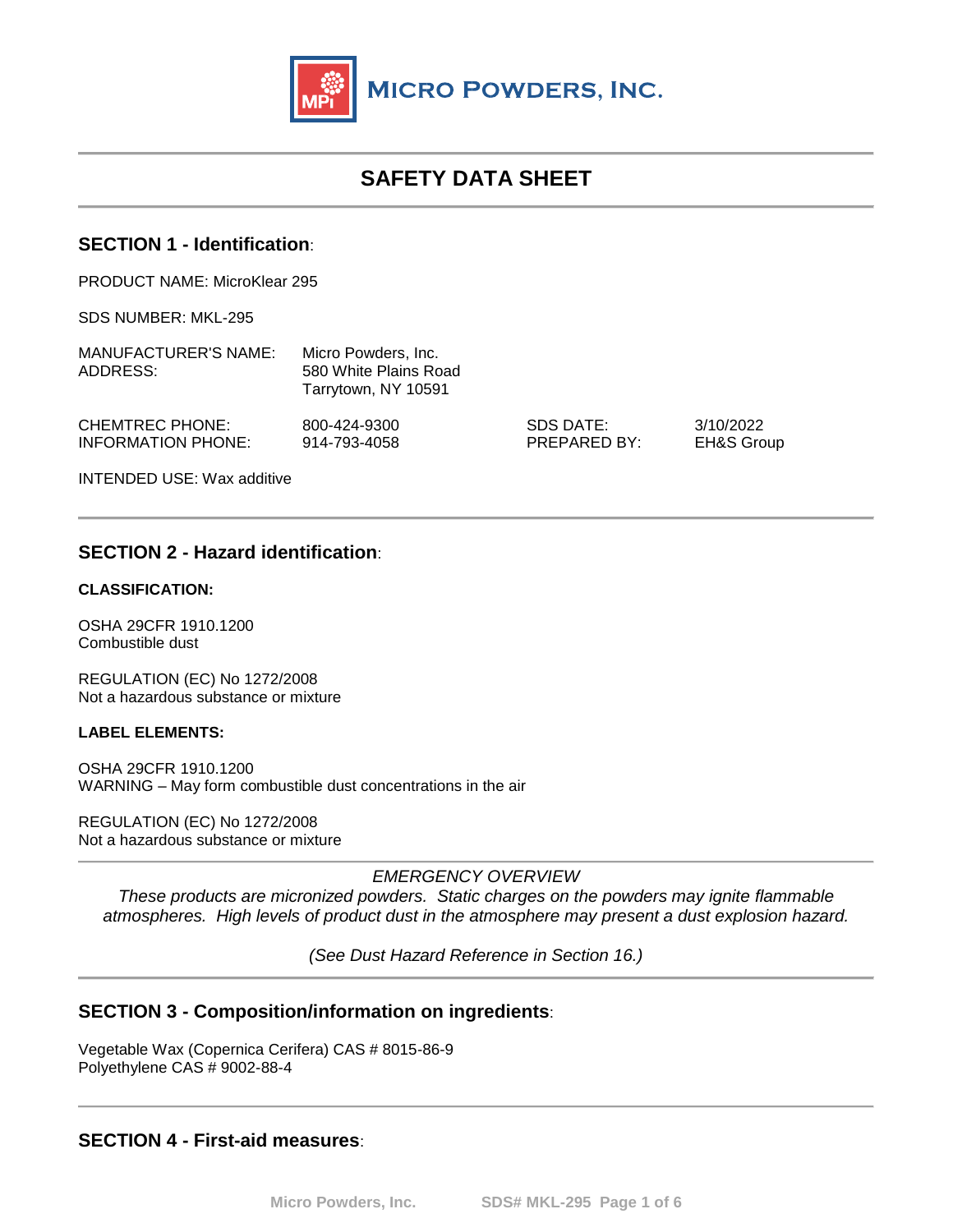IF IN EYES: Immediately flush with copious amounts of water for at least 20 minutes.

IF ON SKIN: Remove contaminated clothing. Wash skin thoroughly with soap and water.

IF INHALED: Treat as a nuisance dust. Remove victim to fresh air and provide oxygen if breathing is difficult. Immediate medical attention not normally required. No delayed effects expected.

IF INGESTED: Do not induce vomiting; aspiration hazard. Dilute with 1-2 glasses of water. Get medical aid. If vomiting occurs spontaneously, keep head below hips to present aspiration of liquid into lungs.

### **SECTION 5 - Fire-fighting measures**:

OSHA FLAMMABILITY CLASS: Combustible solid.

SUITABLE EXTINGUISHING MEDIA: Carbon Dioxide, dry chemical or fine water spray. Avoid water stream on molten burning material as it may scatter and spread the fire.

SPECIAL FIREFIGHTING PROCEDURES: Wear self-contained breathing apparatus and protective clothing approved by NIOSH. Watch footing on floors and stairs because of possible melting and spreading of material. Use spray to keep containers cool.

UNUSUAL FIRE AND EXPLOSION HAZARDS: Flash point >450 F 232 C. Melts in proximity to fires, causing slippery floors and stairs. When powder is suspended in air, these products could be FLAMMABLE/EXPLOSIVE. In these circumstances, keep away from heat, sparks and open flames. Static charges on powders or powders in liquids may ignite flammable atmospheres. See Section 7 "HANDLING AND STORAGE" for suggestions on how to use these products under such conditions. Also refer to NFPA Bulletin 654, "Prevention of Fire and Dust Explosions in the Chemical, Dye, Pharmaceutical, and Plastics Industries", for safe handling procedures.

#### **SECTION 6 - Accidental release measures**:

STEPS TO BE TAKEN IN CASE MATERIAL IS RELEASED OR SPILLED: Wear recommended personal protective equipment. Remove ignition sources. Sweep up with a minimum of dusting. Keep away from heat or flame. Collect in containers (e.g. fiberboard drums or cartons). If hot liquid, attempt to confine spill and let the polymer solidify. Once solid, it may be recovered as the powder. Report major leaks and spills to the appropriate local, state and federal government agencies.

#### *HAZARD WARNING*

*These products are micronized powders. Static charges on the powders may ignite flammable atmospheres. High levels of product dust in the atmosphere may present a dust explosion hazard.*

*(See Dust Hazard Reference in Section 16. Read Section 7.)*

See the Regulatory Information (Section 15) regarding reporting requirements.

# **SECTION 7 - Handling and storage**:

SPECIAL HANDLING AND STORAGE: (Always wear recommended personal protective equipment.) Avoid breathing fumes from heating operations. Avoid spillage which can cause very slippery conditions on floors. Use good personal hygiene and housekeeping.

#### *STATIC ELECTRICITY AND FINE PARTICLE SIZE WAXES*

Electrostatic charges of non-conductive materials is a natural phenomenon ranging from harmless to a nuisance to a hazard, depending on the degree of charging and the environment where the discharge takes place. In the case of micronized polymers and waxes, very high levels of static electricity develop in their manufacture, transportation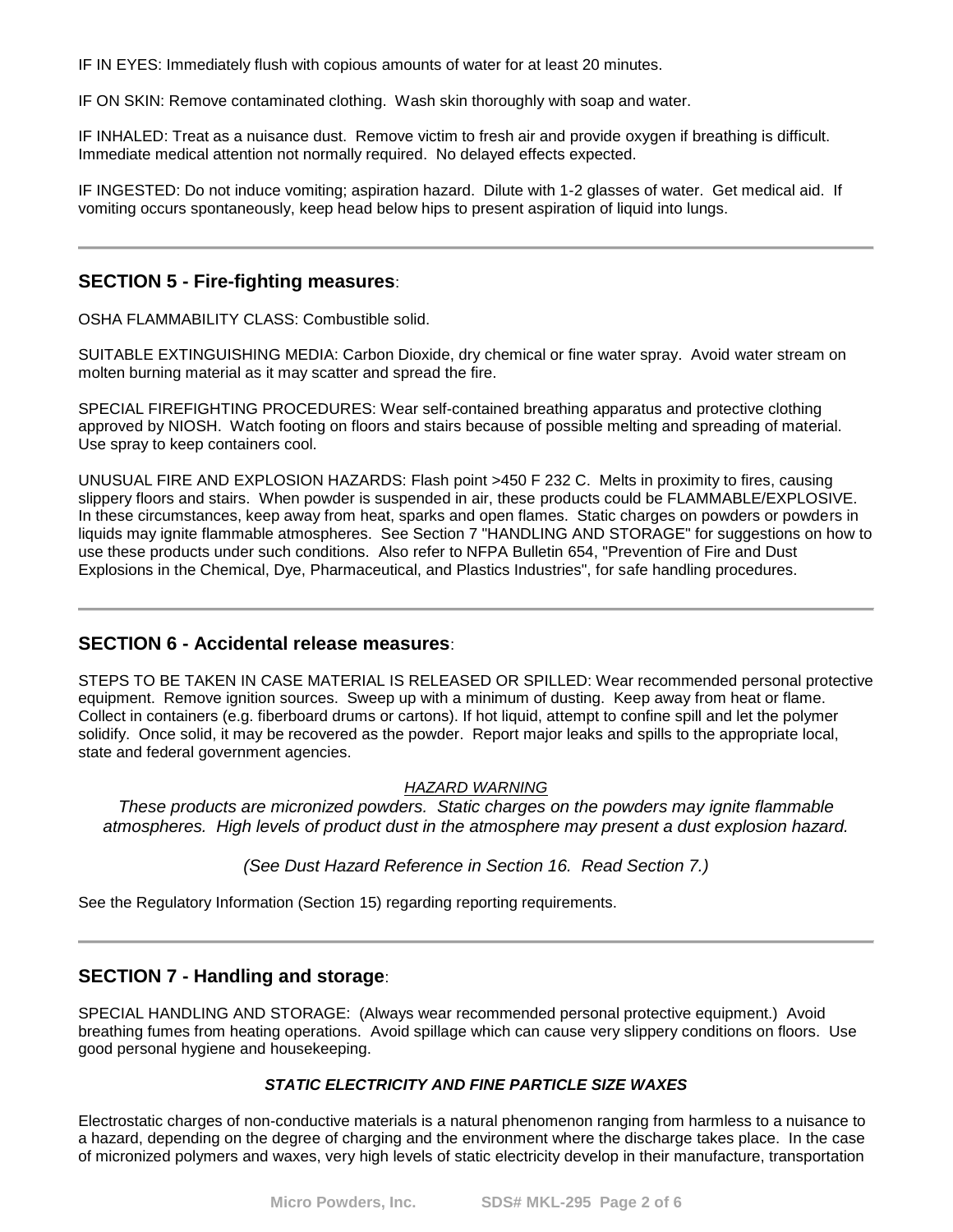and handling. These products, being poor conductors of electricity, can and will hold a static charge for long periods of time. With this in mind, a great deal of care should be exercised when handling this type of product in or around flammable liquids, particularly if the liquid is at or near its flashpoint. The generation of static electricity cannot be prevented because its intrinsic origins are present at every particle interface. Some common sense approaches to the hazards involved with static electricity are as follows:

- Use only conductive equipment and keep all components grounded and bonded to the same vessel in order to equalize any potential charge.

- Avoid projections and probes that could lead to discharge between the charged polymer and probe.

- Avoid a flammable condition by the use of inert gases in the container or by providing sufficient exhaust so as to prevent a buildup of flammable solvent vapors.

- Never pour micronized polymers or waxes from a drum or large container directly into hot flammable solvents.

- Add micronized polymers or waxes slowly and in small quantities to hot flammable solvents.

- If possible, do not permit the product to free fall directly into the solvent. Ideally, use a pipe or chute that leads down to the level of the solvent. Make sure the pipe or chute is grounded and bonded.

- If mechanical equipment must be used, a slow-turning screw feeder that is grounded and is preferred.

- Good housekeeping is of prime importance. The building and equipment should be designed to eliminate shelves and ledges and similar places where materials can accumulate.

The above are only suggestions and should not be taken as recommended practices in your establishment and in no way should be considered as comprehensive engineering controls. A more detailed discussion and recommended practices can be found in NFPA 77 issued by the National Fire Protection Association Inc. in 1988.

#### STORAGE RECOMMENDATIONS:

Store under ambient conditions. Avoid excessive heat. Do not store near strong oxidizing agents and amines.

# **SECTION 8 - Exposure controls/personal protection**:

ENGINEERING CONTROLS: Use adequate ventilation during heating processes or if dusty conditions prevail when handling powdered materials. For storage and ordinary handling, general ventilation is adequate.

RESPIRATORY PROTECTION: Use a NIOSH approved dust respirator with powdered wax. During melting or conveying in molten state, use organic vapor respirator.

VENTILATION: Face velocity greater than 60 cfm (adequate to capture wax dust or fumes).

SKIN PROTECTION: Use heat resistant, impervious gloves to avoid repeated/prolonged skin contact with molten material and powder. Other protective garments as necessary.

EYE PROTECTION: Chemical goggles around molten material and in dusty conditions.

OTHER PROTECTIVE EQUIPMENT OR CLOTHING: As needed to prevent repeated/prolonged contact.

WORK / HYGIENIC PRACTICES: Wash skin thoroughly with soap and warm water after handling and before smoking, eating or applying makeup. If clothes become contaminated, change to clean clothing. Do not wear contaminated clothing until properly laundered.

EXPOSURE GUIDELINES: Powdered forms may generate nuisance particulates upon handling. ACGIH TLV = 10mg/m3. OSHA PEL 5mg/m3.

#### **SECTION 9 - Physical and chemical properties**:

| Appearance     | : Tan powder       |
|----------------|--------------------|
| Odor           | : Typical wax odor |
| Odor threshold | : Not applicable   |
| Melting point  | : $104 - 110 °C$   |
| Boiling point  | : Not applicable   |
| Flash point    |                    |
|                | : >450 F 232 C COC |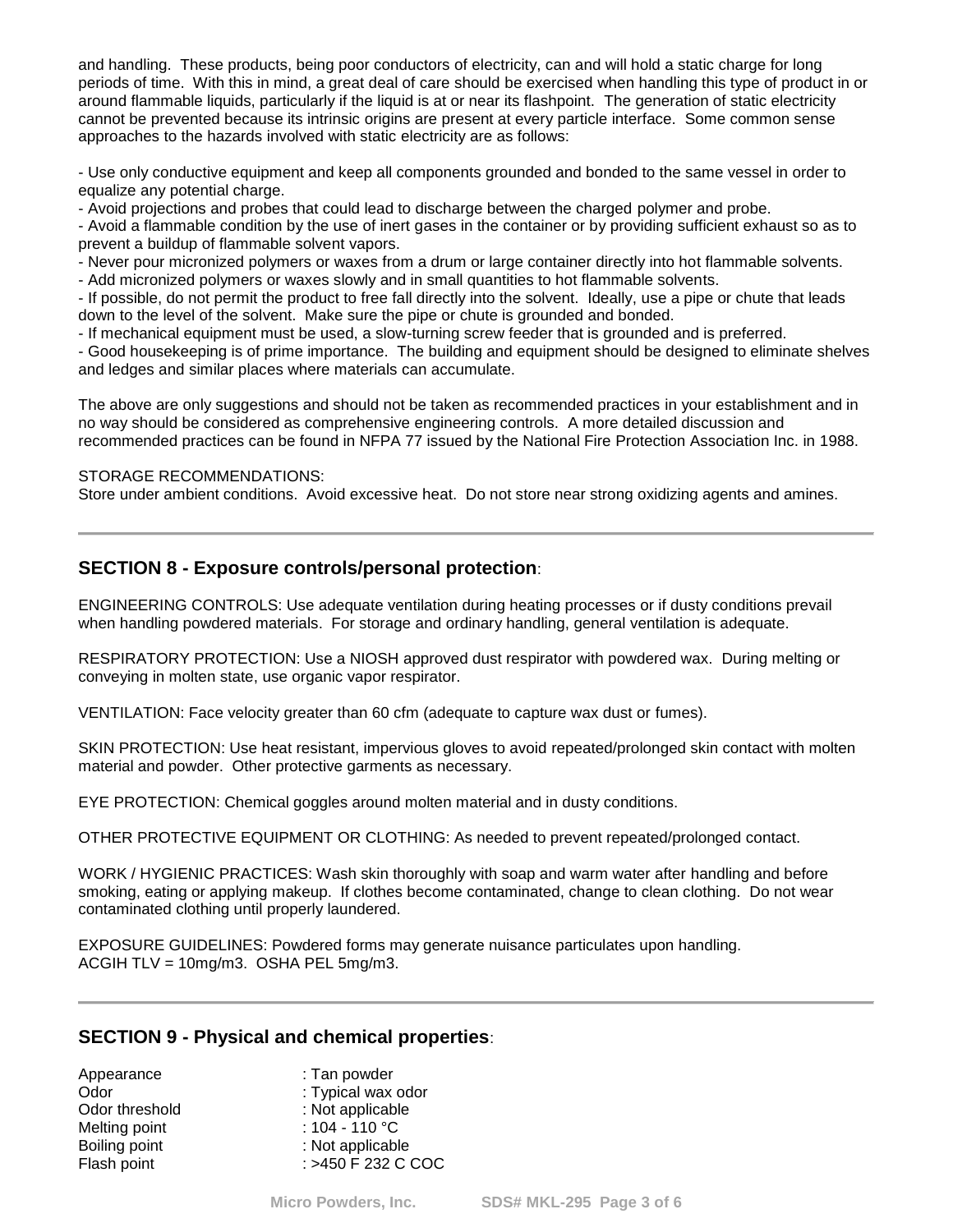| Flammability<br>Upper/lower flammability limits<br>Vapor pressure<br>Vapor density<br>Relative density<br>Solubility<br><b>Partition coefficient</b><br>Auto-ignition temperature<br>Decomposition temperature<br><b>Explosive properties</b><br>Oxidizing properties<br>Volatiles (weight percent) | : 450°F TOC<br>: Not applicable<br>: Heavier than air<br>$: 0.98$ g/cc<br>: Not applicable<br>: Unknown<br>: Unknown<br>: Unknown<br>: Not applicable<br>: Not applicable<br>: Zero |
|-----------------------------------------------------------------------------------------------------------------------------------------------------------------------------------------------------------------------------------------------------------------------------------------------------|-------------------------------------------------------------------------------------------------------------------------------------------------------------------------------------|
|-----------------------------------------------------------------------------------------------------------------------------------------------------------------------------------------------------------------------------------------------------------------------------------------------------|-------------------------------------------------------------------------------------------------------------------------------------------------------------------------------------|

# **SECTION 10 - Stability and reactivity**:

STABILITY: Stable at normal conditions.

CONDITIONS TO AVOID: Extreme heat, sparks and open flame.

INCOMPATABILITY (AVOID CONTACT WITH): Strong oxidizing agents and amines.

HAZARDOUS POLYMERIZATION: Should not occur.

HAZARDOUS DECOMPOSITION PRODUCTS AND/OR BY PRODUCTS: These products may emit oxides of carbon.

# **SECTION 11 - Toxicological information**:

| Acute toxicity                                                                 | : No data developed.                |                                              |
|--------------------------------------------------------------------------------|-------------------------------------|----------------------------------------------|
| Skin corrosion/irritation                                                      | : No data developed. None expected. |                                              |
| Serious eye damage/irritation                                                  |                                     | : No data developed. Treat as nuisance dust. |
| Respiratory or skin sensitization : No data developed. Treat as nuisance dust. |                                     |                                              |
| Germ cell mutagenicity                                                         | : No data developed.                |                                              |
| Carcinogenicity                                                                | : N.T.P. CARCINOGEN: No             |                                              |
|                                                                                | : I.A.R.C. CARCINOGEN: No           |                                              |
| Reproductive toxicity                                                          | : No.                               |                                              |
| STOST-single exposure                                                          |                                     | : No data developed. Treat as nuisance dust. |
| STOST-repeated exposure                                                        |                                     | : No data developed. Treat as nuisance dust. |
| Aspiration hazard                                                              |                                     | : No data developed. Aspiration is possible. |

MEDICAL CONDITIONS GENERALLY AGGREVATED BY EXPOSURE: May irritate people with skin problems, asthma and lung diseases. Susceptible individuals may have an allergic reaction.

# **SECTION 12 - Ecological information**:

ECOLOGICAL PROFILE: No data have been developed on this subject. These products are not soluble in water. Potential environmental impact in case of spill or release is considered to be minimal.

### **SECTION 13 - Disposal considerations**: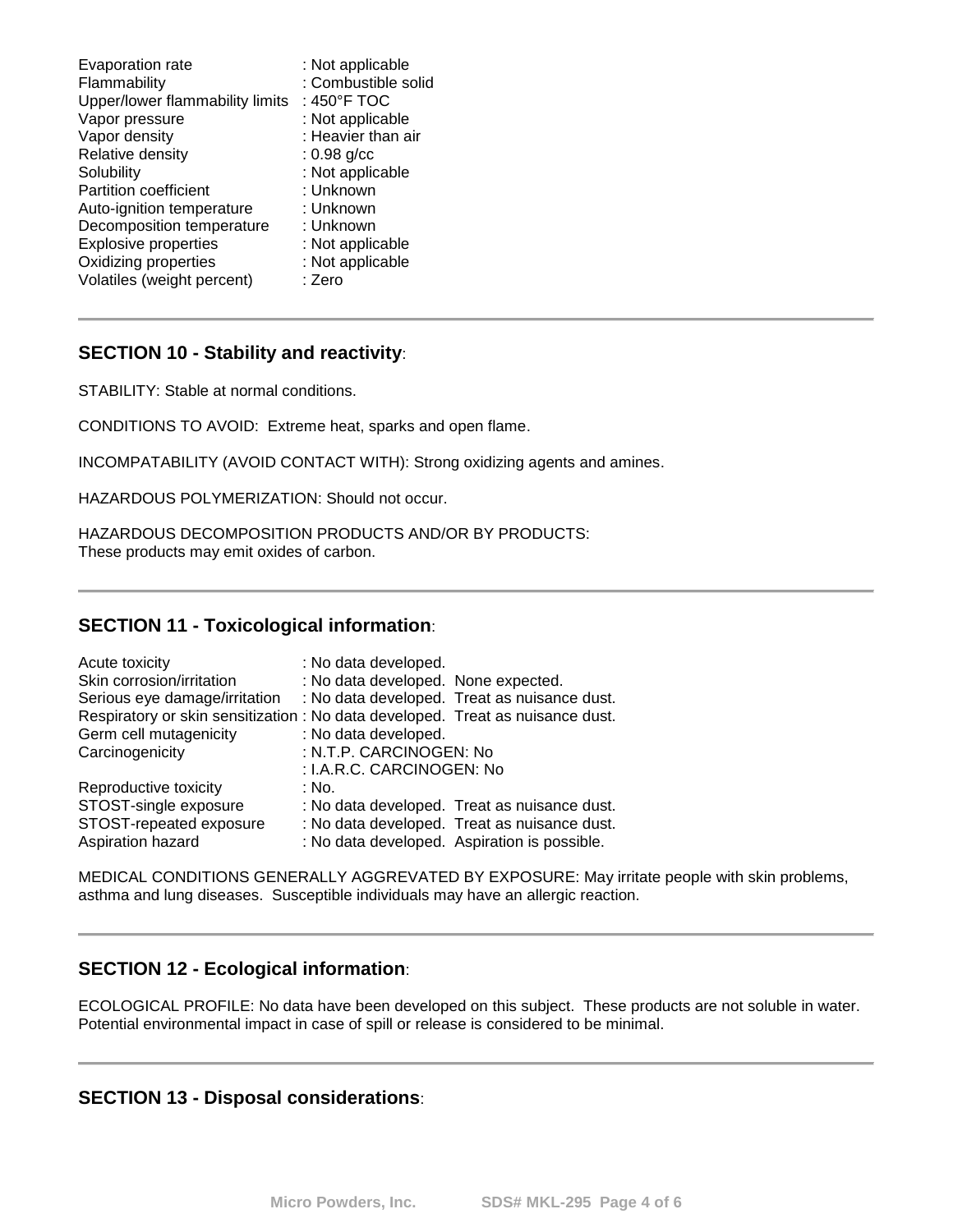WASTE DISPOSAL METHOD: Assume conformity with applicable disposal regulations. Preferred method of disposal is in closed containers of sufficient strength to eliminate leakage at approved incineration or chemical landfill waste disposal site in accordance with local regulations. Sewage disposal is discouraged.

RCRA: Is the unused product a RCRA hazardous waste if discarded? No.

The information offered here is for the product as shipped. Use and/or alterations to the product such as mixing with other materials may significantly change the characteristics of the material and alter the RCRA classification and the proper disposal method.

# **SECTION 14 - Transport information**:

| <b>UN Number</b><br>UN Proper shipping name<br>Transport hazard class<br>Packing group<br><b>IATA</b><br>Environmental hazards | : Not classified as hazardous.<br>: N/A<br>: Not classified as hazardous.<br>: N/A<br>: Not classified as hazardous<br>: Not considered marine pollutant.<br>: Not considered environmentally hazardous. |
|--------------------------------------------------------------------------------------------------------------------------------|----------------------------------------------------------------------------------------------------------------------------------------------------------------------------------------------------------|
| Special precautions                                                                                                            | : Keep sealed and secure. Do not expose to heat.                                                                                                                                                         |
| <b>DOT Classification</b>                                                                                                      | : Non-Hazardous.                                                                                                                                                                                         |
| <b>INCO Terms</b>                                                                                                              | : EXW for Regulatory Purposes and Responsibilities                                                                                                                                                       |

# **SECTION 15 - Regulatory information**:

#### **Please request our Regulatory Summary Sheet (RSS) for global regulatory information.**

REACH: All substances registered.

Toxic Substances Control Act (TSCA): This product or its components are listed on the TSCA Inventory. This product and/or its components do not contain any chemicals subject to any rules or orders under TSCA sections 4, 5, 6, 7, or 8(d).

California Proposition 65: Not regulated.

WHMIS Classification (Canada): Not subject to WHMIS regulations.

SARA Section 311/312:

- Chronic Health Hazard: No
- Fire Hazard: No

- Reactivity Hazard: No - Sudden Release of Pressure Hazard: No

SARA Section 302: Contains an extremely hazardous substance: No

SARA Section 313: This product does not contain any toxic chemical listed under Sec.313 of the Emergency Planning and Community Right-To-Know Act of 1986.

US. EPA CERCLA Hazardous Substances (40 CFR 302) - not regulated.

US. New Jersey Worker and Community Right-to-Know Act (New Jersey Statute Annotated Section 34:5A-5) - not regulated.

CLEAN WATER ACT - Priority Pollutants: Contains no known priority pollutants at concentrations greater than 0.1%.